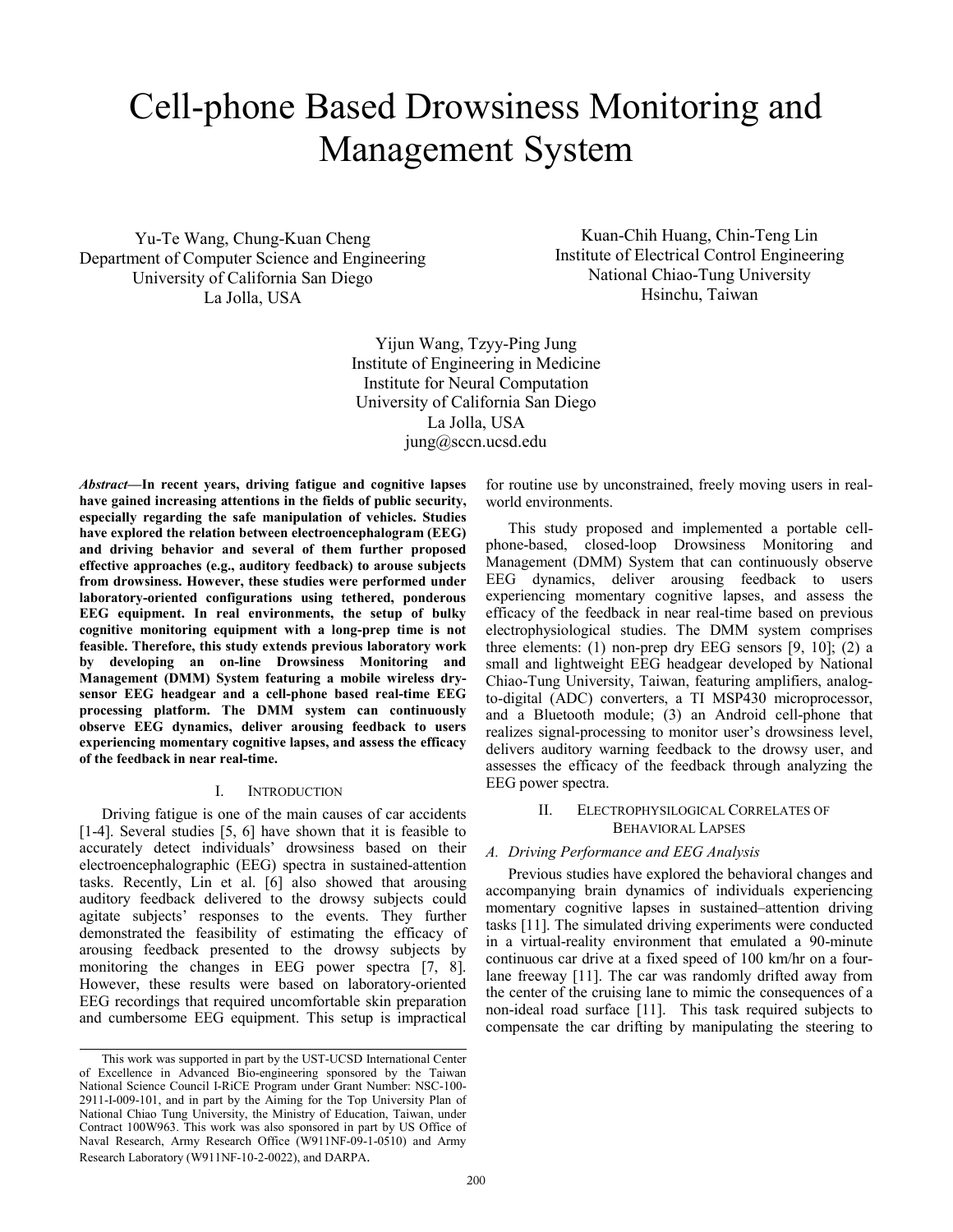keep the car in the center of third cruising lane. They further investigated the effects of arousing auditory feedback on subjects' behavioral responses and brain activities [6]. Fig. 1 illustrates the experimental scenario used in the study. When subject's reaction times (RTs) to lane-departure events were over a threshold (three times longer than the mean alert RT) during driving, the system delivered a 1,750 Hz tone-burst to the subject in half of these drowsy trials (marked as "current trial"). A lane-departure event immediately after the current trial was labeled as the "next trial" (see Fig. 1).



Figure 1. A top view of event-ralated lane-departure event [6].

Subsequent studies [7, 8] further reported that some trials remained non-responsive following the arousing feedback (i.e. RTs were longer than the threshold), defined as "ineffective feedback"; others had RTs shorter than two times the mean alert RT, defined as "effective feedback". The studies also showed that bilateral occipital components separated by Independent Component Analysis exhibited a broadband power increase below 25 Hz in drowsy trials, compared to the alert trials. For the trials in which the feedback effectively rectified subjects' behavior, the baseline spectra dropped significantly ( $p<0.005$ ) from the current to the next trials, most prominent in the theta and alpha bands. For the ineffective trials, the power spectra were significantly higher than those of the alert trials below 25Hz and did not show any appreciable change from the current to the next trials.

This study extends their work to explore the temporal dynamics of the spectral fluctuations during the transition from alertness to drowsiness and following auditory feedback. Fig. 2 shows time courses of the averaged theta- and alphaband spectra following auditory feedback delivered to the cognitively fatigued subjects, compared to those of the (black) alert and (dark blue) non-feedback trials. The results showed that:

- Both theta- and alpha- band power increased significantly from alertness (black traces) to drowsiness, as evidenced by the steady increase from 15sec before the arousing feedback was delivered and subjects responded to the lane-departure events (at time 0).
- Both the theta- and alpha- band power dropped significantly immediately after subject response.
- Following subject responses, the EEG power of noneffective (light blue) and non-feedback (blue) trials quickly rose from the alert baseline to the drowsy level in 5-10 seconds. The EEG power of effective

(red) trials, on the other hand, remained low for  $\sim 40$ seconds.

These results suggest the feasibility of continuous monitoring of the individuals' drowsiness levels by measuring the low-frequency EEG spectra. One can also assess the efficacy of auditory feedback by tracking the EEG spectra following auditory feedback. These results lay a foundation for the development of an on-line DMM system.



Figure 2. Time courses of the averaged alpha-band and theta-band power after auditory feedback across 11 subjects, compared to those of alert and nofeedback trials. Note the scalp map of right down corner represented the bilateral occipital component seperated by Independent Component Analysis.

## *B. DMM System Evaluation*

Huang et al. [8] proposed a closed-loop cognitive monitoring system to augment human performance by monitoring the occipital EEG power. However, the proposed system here was not implemented in that study. Furthermore, Huang's study was performed in a laboratory-oriented setting using wired, high-density, ponderous EEG equipment. In real environments, the setup of bulky cognitive monitoring equipment with a long-prep time is not feasible. This study developed an on-line DMM system featuring a mobile and wireless dry-sensor EEG headgear and a cell-phone based, real-time EEG platform that can assess the cognitive states of the subjects in near real-time.

# III. IMPLEMENTATION OF AN ON-LINE AND MOBILE DMM **SYSTEM**

### *A. System Hardware Design*

Fig. 3 shows the system diagram of the portable and mobile DMM system. It depicts two major components of the proposed system: (1) a mobile and wireless EEG headgear and (2) a cell-phone based DMM platform.

The mobile and wireless EEG headgear is a 4-channel lightweight portable bio-signal acquisition device. It consists of five parts: (1) a TI MSP430 microprocessor, (2) a preamplifier and battery charger circuit, (3) a 24-bit ADC, (4) a Bluetooth module, and (5) dry spring-loaded EEG sensors [9,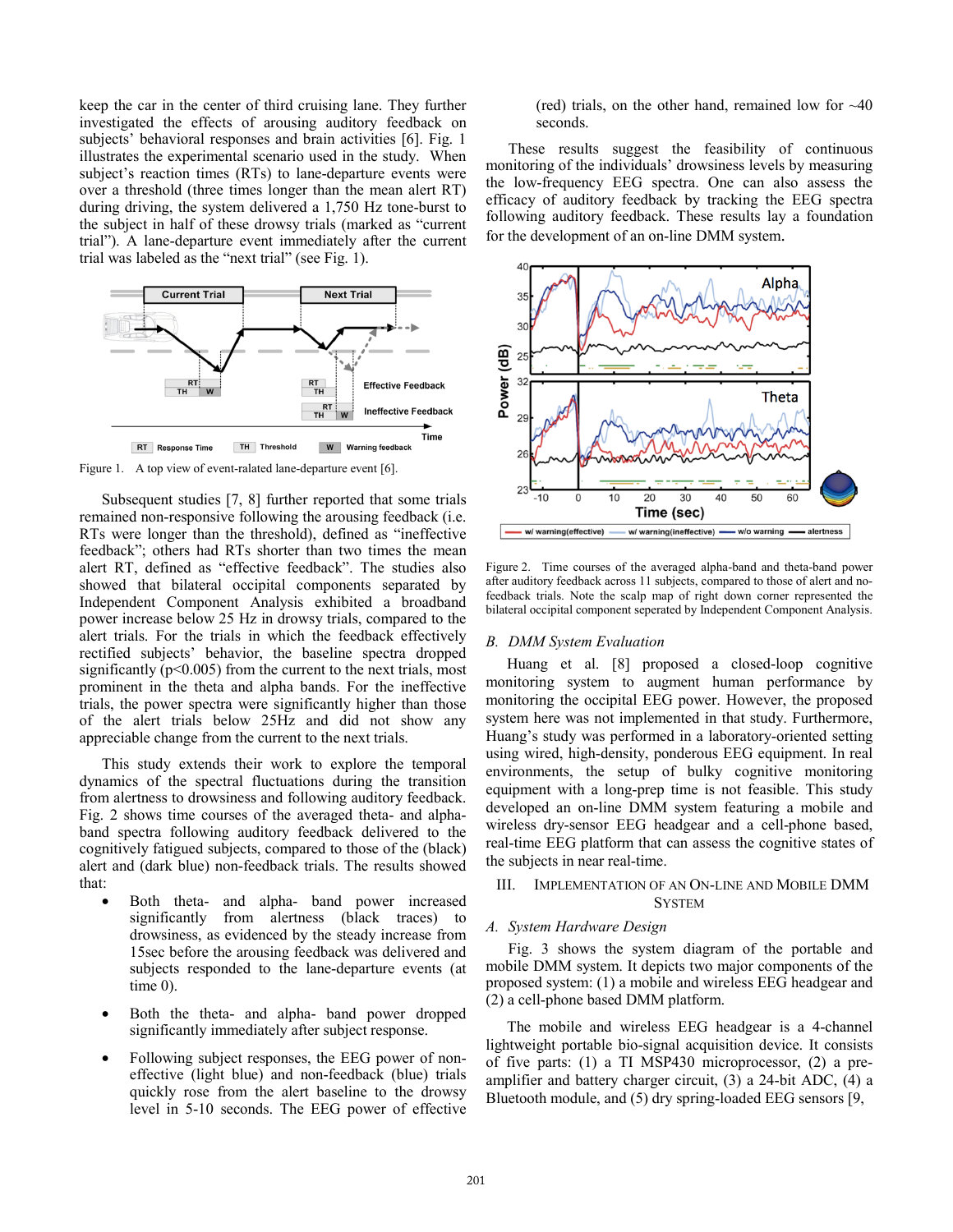10]. The sensors go through the hair and measure EEG signals from the occipital area without requiring skin preparation and gel application to ensure good electrical conductivity between the sensors and skin. The MSP 430 microprocessor is the major component for controlling all passive elements on the circuit. When a subject puts the Mobile and Wireless EEG headgear over the occipital area and turns on the power, the EEG data are amplified by pre-amplifiers, digitized by ADC, and then transmitted by the Bluetooth module automatically. The sampling rate can be programed to 128, 256 or 512Hz. The digitized 4-channel EEG data are sequentially transmitted to the cell-phone based EEG platform to perform DMM as well as deliver auditory arousing feedback. Table 1 lists the detailed specifications of the mobile and wireless EEG headgear.



Figure 3. The system diagram of the proposed DMM System.

The DMM system was implemented as an App running on a Samsung Galaxy S2 cell-phone. The phone was equipped a Bluetooth module, a 1.2Ghz dual-core CPU (Cortex A9), 1GB RAM, and Android V2.3.4 (Gingerbread) OS. When the App was launched, it first searched for the Mobile and Wireless EEG headgear and created a connection automatically once it has been found. Then, the baseline was calculated for the operation of the DMM system. After, the acquired 4-channel EEG raw data were processed and analyzed in near real-time to perform DMM. The received data could be stored onto the internal or external memory card. Fig. 4 shows the processing sequence of the App.



Figure 4. The function blocks of the cell-phone based DMM platform.

TABLE I. THE SPECIFICATIONS FOR MOBILE WIRELESS EEG UNIT.

| <b>Specification</b>     | <b>Value</b>  |
|--------------------------|---------------|
| Analog digital converter | 24 bits       |
| Digital resolution:      | 0.29uV        |
| Sampling rate:           | 128/256/512Hz |
| Circuit size $(L*W*H)$ : | 45*35*4 mm    |
| Weight                   | 105g          |
| Power consumption        | >12Hr(3.7v)   |

# *B. EEG Data Processing*

The power spectrum was obtained by applying Fast Fourier Transform (FFT) to the continuous 4-channel EEG data using a 256-point sliding window with a 1sec step. Alpha-band and theta-band power spectra were both considered as key indices to identify the subject's drowsiness and unresponsiveness to auditory arousing feedback.

## *C. System Software Design*

The DMM system implements a real-time arousing feedback algorithm that can continuously monitor a subject's cognitive state. The system consists of two states: (1) driving performance monitoring state and (2) feedback efficacy assessment state. Fig. 5 shows the finite state diagram of the DMM system. At the beginning, the program enters the driving performance monitoring state. In this state, the DMM system monitors the subject's cognitive state by analyzing the power of theta and alpha bands. Once the EEG power is 6dB above the baseline, the DMM system will deliver an auditory feedback and enter the feedback efficacy assessment state. In the meantime, the current powers of alpha and theta bands are stored temporarily for the comparison in the next state. In the feedback efficacy assessment state, the arousing auditory feedback is delivered every second until the power of alpha and theta bands drop 6dB from the drowsy power value obtained from the driving performance monitoring state. Fig. 6 shows the wearable DMM system on a subject.



Figure 5. The state diagram of DMM system. Note that drowsiness<sup>1</sup> represents that the power of subject's cognitive level is 6dB over baseline. Drowsiness<sup>2</sup> represents that the power of subject's cognitive level has not dropped 6dB from the drowsy state.